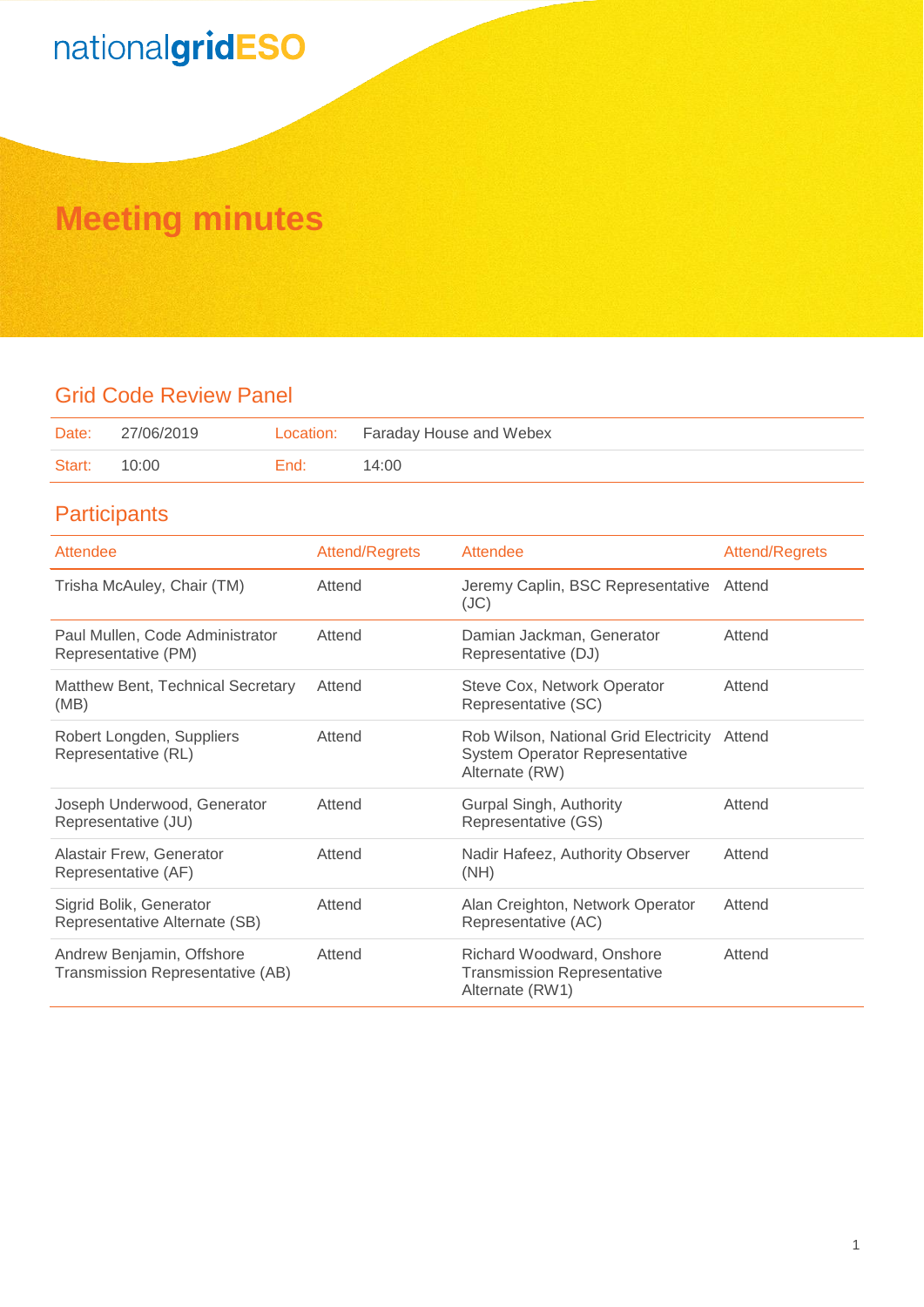## Discussion and details

## **1. Welcome and introductions**

- 7158 TM opened the Grid Code Review Panel ('the Panel') meeting with introductions and acknowledged the advance apologies received from the following Panel members:
	- Colm Murphy (alternate Rob Wilson)
	- Ross McGhin (alternate Richard Woodward)
	- Guy Nicholson (alternate Sigrid Bolik)
	- Christopher Smith (alternate Andrew Benjamin)

### **2. Minutes of the Panel meeting held 30 May 2019**

7159 The Panel agreed that the minutes from the Panel held on 30 May 2019 are approved as a correct record of the meeting subject to clarification amendments raised by AF and GH.

### **3. Review of the Action within Action Log**

7160 The Grid Code Review Panel reviewed the open actions from the meeting held on 30 May 2019 which can be found on the Actions Log.

#### **4. Chair's Update**

- 7161 TM stated in her capacity as the Chair of the Grid Code Review Panel she had met with Lesley Nugent, David Hall and Roberta Fernie from Ofgem to understand if they were looking for anything more from Grid Code Review Panel and ensure lines of communication were being kept open. TM stated that Ofgem have concerns on the quality of the final modification reports submitted to them. TM stressed that Ofgem made it clear that it expected to receive accurate and well thought out FMRs.
- $7162$  The Panel discussed how an Ofgem representative used to be involved in all code modifications, and that they do not see the same attendance in Grid Code modification Workgroup meetings sin the past few years. The Panel agreed that by having an Ofgem representative on the Workgroups it would allow the potential for send backs to be reduced as they can intervene and guide the Workgroup in ensuring the travel of direction of the modification is acceptable before it is submitted. GS stated that Ofgem aim to attend every workgroup meeting, but due to finite resource it is currently not feasible to have a representative at every meeting.
- 7163 TM also stated that during the meeting with Ofgem, a suggestion was discussed that all code Chairs hold regular meetings with Ofgem to be updated on important issues such as the BEIS/Ofgem Codes Review.

## 7164 **ACTION: Code Administrator to consider having regular short discussions with Ofgem on how to ensure that the reports are of acceptable quality.**

7165 **ACTION: Ofgem (GS) to consider Ofgem attendance at high priority workgroups.**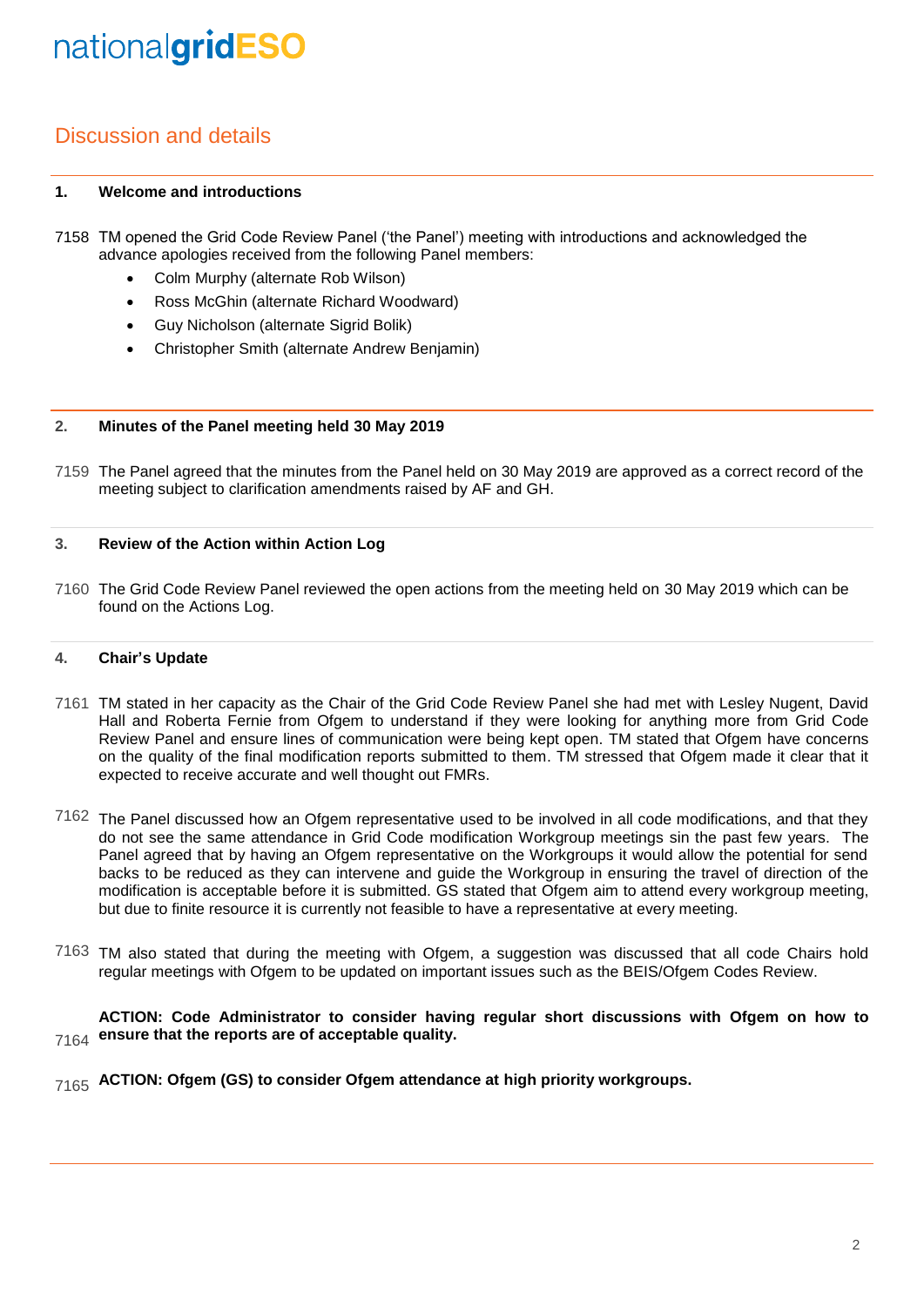### **5. Authority Decisions**

7166 There were no decisions made since the last Grid Code Review Panel**.**

#### **6. In Flight Modification Updates**

7167 PM talked the Panel through the progression of the in-flight Modifications. The in-flight Modifications can be found within the Grid Code Review Panel papers pack on the National Grid ESO website via the following link: <https://www.nationalgrideso.com/codes/grid-code/meetings/grid-code-panel-27-june-2019>

7168 PM stated that GC0127 & GC0128 are progressing well but due to the timing of the workgroup consultation, there is a risk that the final workgroup report won't be presented at the August Panel, PM asked the Panel if they would like to delay the August Panel or hold a Special Panel Meeting in September if necessary. The Panel agreed a special panel meeting in September should be held in the diary if necessary.

## 7169 **ACTION: Code Administrator to set up a date for a special panel meeting in September 2019.**

#### **7. Discussion on Prioritisation**

- $7170$  The Panel reviewed the current prioritisation stack and agreed no changes were required.
- 7171 PM stated that due to resourcing levels within the Code Administrator, some of the lower prioritised modifications would not be progressed until the EU Code compliance modifications have concluded.

## 7172 **ACTION: Panel have raised concerns about the resources allocated to modifications; Code Administrator to provide assurance on what is being done to mitigate this risk.**

7173 RW1 stated that currently there is no rigour around the prioritisation stacks on Grid Code and it is not clear to proposers as to why modifications are being de-prioritised as there is no transparency.

## 7174 **ACTION: Code Administrator to look at RW1 prioritisation document to see how it can be introduced into the current process and increase quality of proposal forms and transparency.**

### **8. Workgroup Report**

## 7175 GC0123 – Clarifying references to NGET and Relevant Transmission Licensees

7176 The Panel reviewed the suggested changes made by AF, and agreed these should be made. The suggested changes related to expanding the aim of the modification and giving more transparency on the purpose. Section two of the report was updated.

7177

The Panel unanimously agreed that GC0123 has met the Terms of Reference and should proceed to Code Administrator Consultation.

7178

7179 to date document, the individual sections of the Grid Code on the website are not the most up to date version. AF stated that although the complete version of the Grid Code on the National Grid ESO website is the most up

## **ACTION: Code Administrator to check the individual sections of the Grid Code on the website are the most up to date versions.**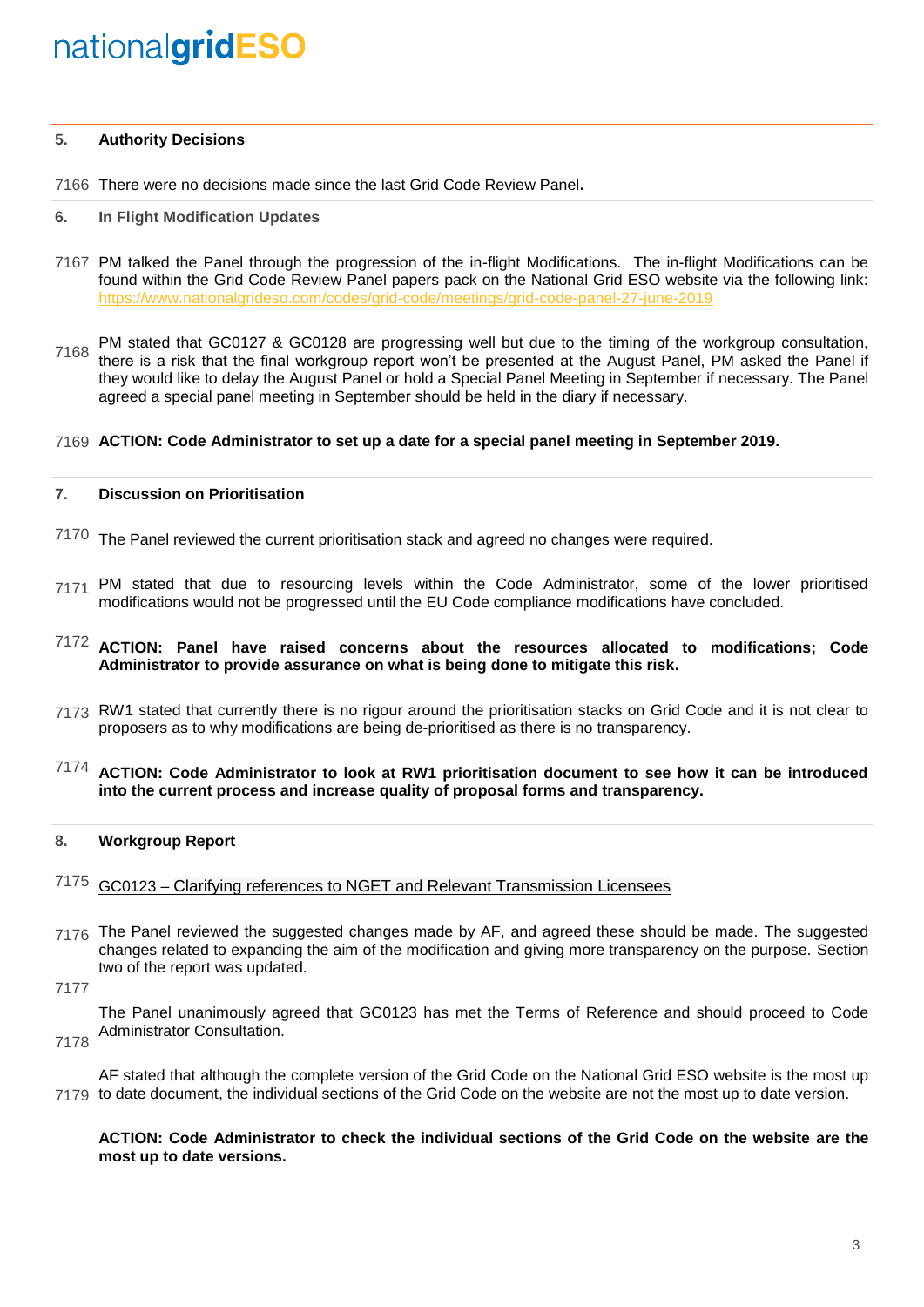### **9. Draft Final Modification Reports (DFMR)**

## 7180 GC0096 - Energy Storage

7181 Governance Rule 22.4(ii), the Panel directed the Workgroup to review and resolve the comments made by RES The Panel discussed the comments received as part of the Code Administrator Consultation. In accordance with regarding some of the definitions in the revised Glossary and Definition. Once resolved a further Code Administrator Consultation will take place, and then the Draft Final Modification Report will be presented back to Panel for their Recommendation Vote.

#### **10. Reports to the Authority**

7182 There were no reports sent to the Authority.

#### **11. Implementation Updates**

- 7183 GC0111 'Fast Fault Current Injection specification text' is due to be implemented on 15 July 2019
- 7184 GC0124 'Critical Friend review period for submission of new modifications' is due to be implemented on 1 August 2019 (it was originally 15 July 2019 but has been delayed to 1 August to align with implementation of related CUSC and STC Modifications).

#### **12. Electrical Standards**

7185 The 'Communications Standards for Electronic Data Communication Facilities and Automatic Logging Devices v6 was implemented on the 17 June 2019.

### **13. Governance**

- 7186 Workgroup Quoracy
- 7187 PM stated that following the update provided at the May 2019 Grid Code Review Panel, and taking on board the Panels comments, the Code Administrator in line with the other codes will implement the proposed position on meetings that become non-quorate. The Panel raised concerns around meetings being cancelled after stakeholders have already booked their travel arrangements, resulting in wasted costs for stakeholders.
- This position was not supported by Panel and asked Code Administrator to re-consider their position.
- 7188

**ACTION: Code Administrator to take on board further Panel comments on non-quorate workgroups and provide update at July Panel.**

7189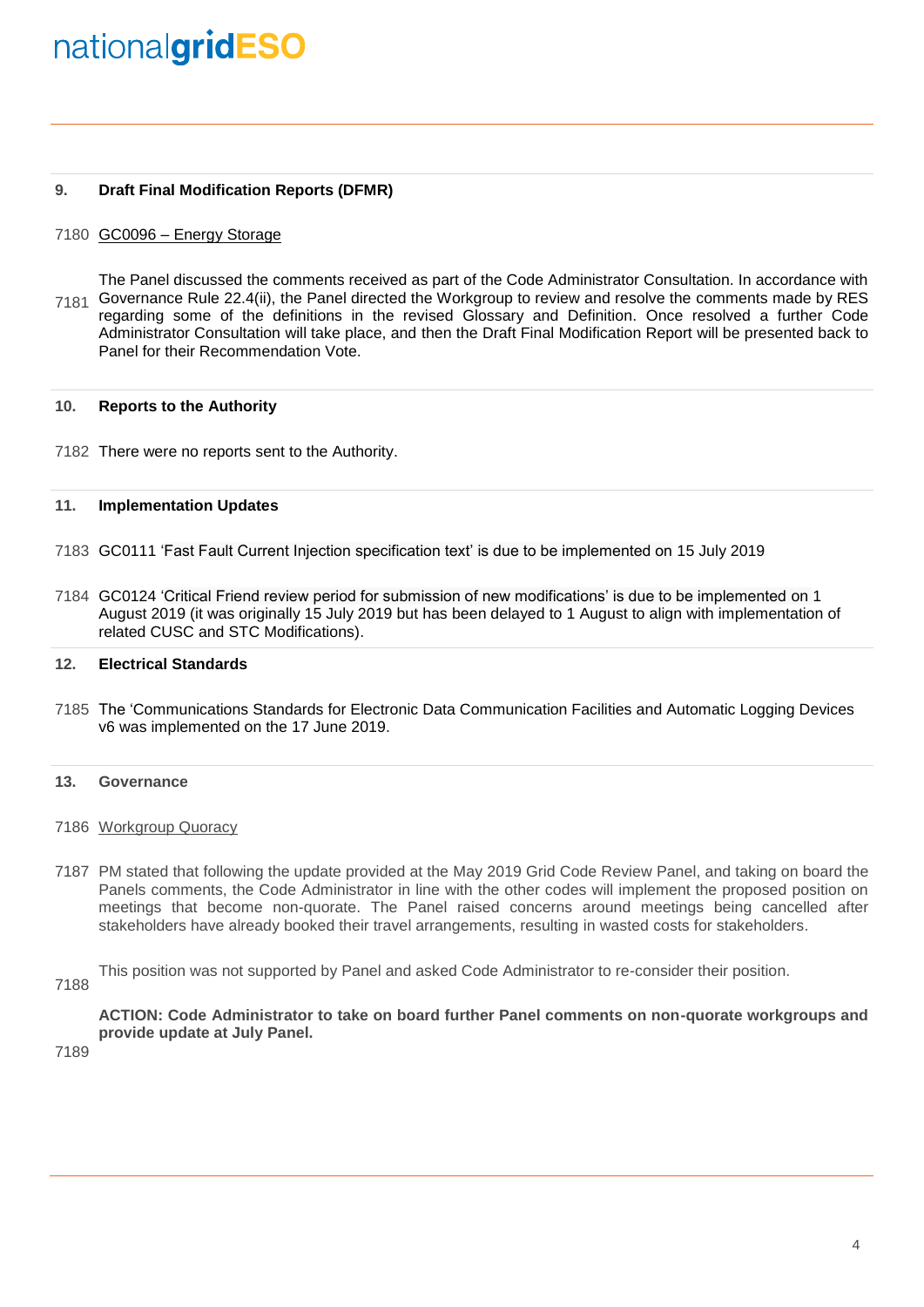### **14. Grid Code Development Forum and Workgroup Day(s)**

7190 PM advised the Panel which Workgroup meetings took place at the June workgroup days and provided a heads up of the items to be covered at the July workgroup days.

## **15. Standing items**

7191 Distribution Code

MB stated that the Distribution Code Headline Report can be found at the following link: <https://www.nationalgrideso.com/codes/grid-code/meetings/grid-code-panel-27-june-2019>

## 7192 Joint European Stakeholder Group

MB stated that no meeting was held in June due to a lack of agenda items. The next meeting will be held on 9 July 2019. The chair of the JESG group has also cancelled the August 2019 meeting due to the holiday period and the following JESG meeting will be in September 2019.

## **16. Horizon Scanning**

7193 PM stated that a few new items have been added to the horizon scan, which include

- An update to OC2 in regards to the TOGA change coming in July 2019;
- EBGL Article 18 Terms and Conditions modification likely to come in August 2019; and
- A modification proposing minor changes to the Governance Rules is likely to come in July 2019.

## **17. AOB**

## 7194 **Code Administrator Legal Text Guidance**

PM stated that the Code Administrator has published some guidance around the production of Legal Text in regards to code modifications. This document can be found at the following link: <https://www.nationalgrideso.com/codes>

 $7195$  The Panel discussed the guidance document and expressed 2 minor concerns:

- Final legal text should ideally be included in the workgroup consultation and agreed prior to final workgroup report being presented to Panel. This would then avoid the cycle where comments received at Code Administrator Consultation stage impact on the legal text meaning that Panel will decide to send back to workgroup to consider these changes; and
- Needs to make clear that the Proposer is still entitled to put forward their proposed legal text regardless of whether their solution is accepted by the workgroup.
- 7196 **ACTION: Code Administrator to consider proposed updates to "Legal Text Production for Modifications" and update as required, this is to be circulated to the Grid Code Review Panel for information before publication.**

7197

## **Reforming Energy Codes**

PM stated that National Grid ESO has published a thought piece that offers ESO's view of how energy code content can be simplified and rationalised to deliver benefits to market participants and the code change process. This is available at the following link:

<https://www.nationalgrideso.com/sites/eso/files/documents/ESO%20Reforming%20Code%20Content.pdf>

7198 In parallel to this, National Grid ESO is to present at Grid Code Development Forum in July (with a view to